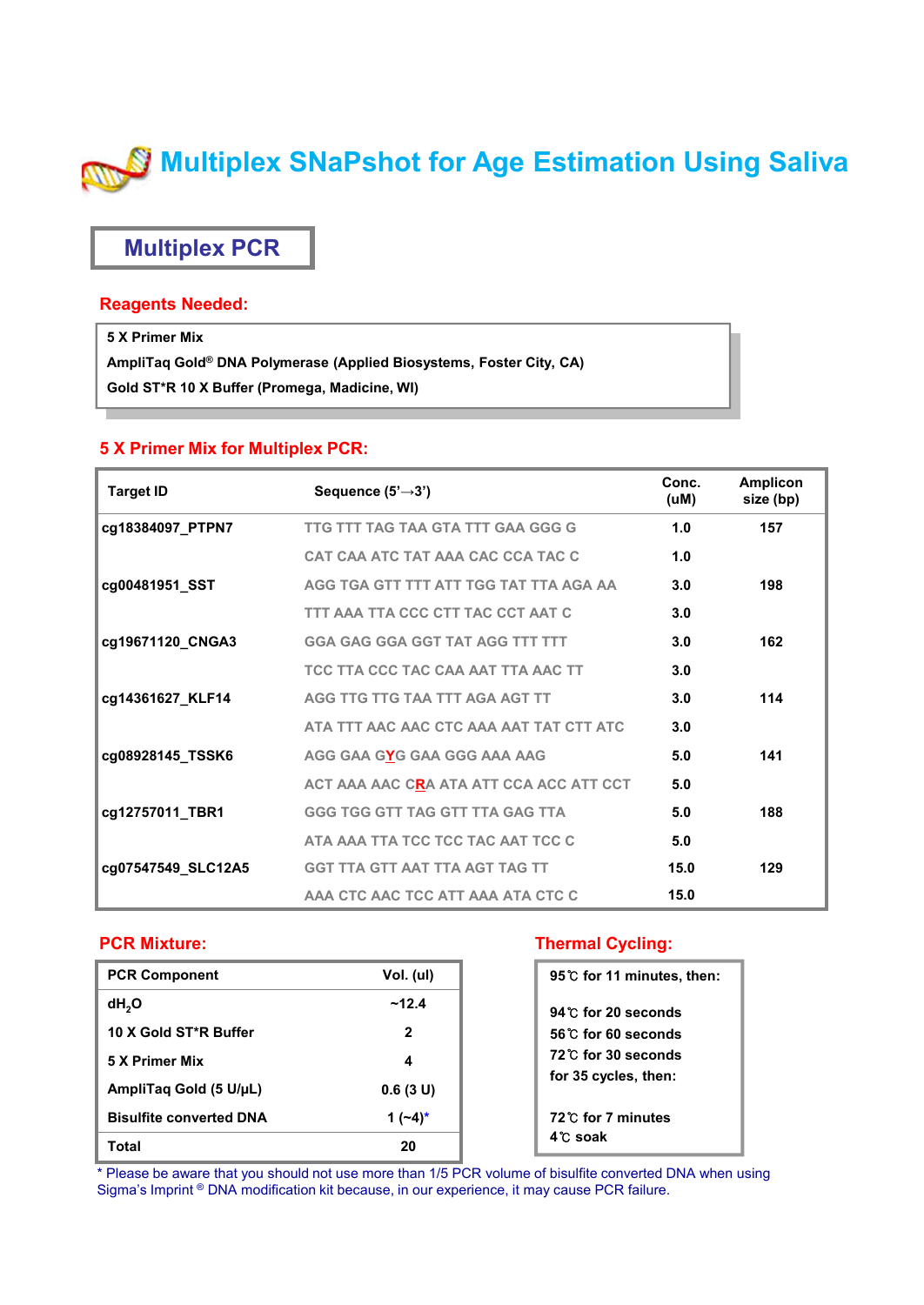## **Post-PCR Reaction**

### **Enzyme Purification of the PCR Product**

#### **Reagents Needed: Thermal Cycling:**

| <b>PCR</b> product                          | 5 uL      |
|---------------------------------------------|-----------|
| ExoSAP-IT <sup>®</sup> (USB, Cleveland, OH) | $1 \mu L$ |

**37**℃ **for 45 minutes** 

#### **80**℃ **for 15 minutes**

#### **Multiplex SNaPshot**

#### **Reagents Needed:**

**10 X SBE Primer Mix**

**5 X Sequencing buffer\_BigDye Termination (Applied Biosystems, Foster City, CA) SNaPshotTM Kit (Applied Biosystems, Foster City, CA)**

#### **10 X SBE Primer Mix:**

| <b>Target ID</b>   | Sequence $(5' \rightarrow 3')$               | Conc.<br>(uM) | Length<br>(nt) |
|--------------------|----------------------------------------------|---------------|----------------|
| PTPN7 cg18384097   | CAT ACC CCA ACC AAA CAC TAT AAC              | 4.0           | 24             |
| SST cg00481951     | (T)9 CCA AAA TCA ACA CCA AAA ATA AAC         | 10.0          | 33             |
| CNGA3_cg19671120   | (T)17 CTA CCA AAA TTT AAA CTT CTC C          | 10.0          | 39             |
| KLF14_cg14361627   | (T)19 TTA ACA ACC TCA AAA ATT ATC TTA TCT CC | 2.0           | 48             |
| TSSK6 cg08928145   | (T)36 CCA AAA ACA CTA AAC CAA AAC            | 10.0          | 57             |
| TBR1_cg12757011    | (T)38 ACC TAA ACA ATC CTA TCA AAC AAC AAC    | 4.0           | 65             |
| SLC12A5_cg07547549 | (T)45 CRA ACR CTA TCC AAA ATA CTA AAA TAC    | 20.0          | 72             |

#### **SBE Reaction Mixture:**

| <b>Reaction Component</b>    | Vol. (ul) |
|------------------------------|-----------|
| dH <sub>2</sub> O            | ~ 5       |
| 10 X SBE Primer Mix          | 1         |
| 5 X Sequencing Buffer        | 2         |
| <b>SNaPshot Reaction Mix</b> | 1         |
| <b>Purified PCR Product</b>  | > 1       |
| Total                        | 10        |

#### **Thermal Cycling:**

**96**℃ **for 10 seconds 50**℃ **for 5 seconds 60**℃ **for 30 seconds**

**for 25 cycles**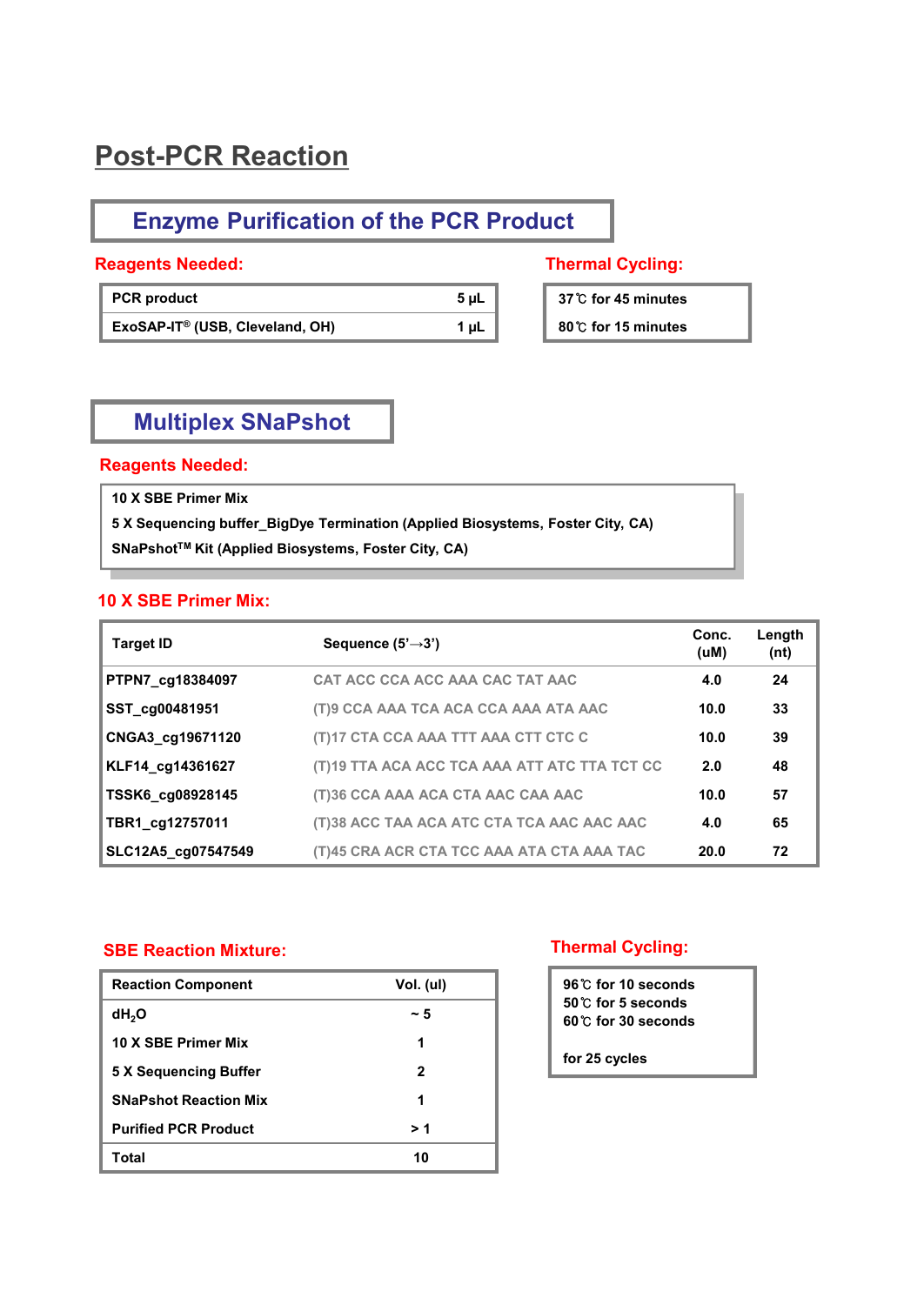## **Post-Single Base Extension**

### **Enzyme (SAP or CIP) Treatment**

#### **Reagents Needed: Thermal Cycling:**

| <b>SBE reaction product</b>          | 10 $\mu$ L |
|--------------------------------------|------------|
| SAP-Recombinant (USB, Cleveland, OH) | 1 uL       |

**37**℃ **for 45 minutes** 

**80**℃ **for 15 minutes** 

#### **Capillary Electrophoresis**

#### **Materials and Reagents Needed:**

**Dry heating block, water bath or thermal cycler 3130 capillaries, 33 cm x 50 µm (Applied Biosystems, Foster City, CA) Performance Optimized Polymer (POP4, Applied Biosystems, Foster City, CA) Matrix Standard Set DS-02 (dR110, dR6G, dTAMRA™, dROX™, LIZ® Dyes) (Applied Biosystems, Foster City, CA) Run Module GS STR POP4 (1 mL) E5 GeneScan™ 120 LIZ™ Size Standard Hi-Di™ Formamide (Applied Biosystems, Foster City, CA)**

#### **Creating Matrix:**

**According to the ABI PRISM®SNaPshot™Multiplex Kit protocol**

#### **Reagents Needed: Thermal Cycling:**

| GeneScan™ 120 LIZ™ Size Standard | $0.2 \mu L$ |
|----------------------------------|-------------|
| Hi-Di™ Formamide                 | 10 uL       |
| <b>SNaPshot product</b>          | $1 - 2$ µL  |

**95**℃ **for 5 minutes 4**℃ **soak**

#### **3130 Data Collection Software:**

**Verify that you have chosen GeneScan Run module E5 and the DS-02 GeneScan Matrix Set.**

**Run prepared samples under the following conditions: injection time of 3 sec, electrophoresis voltage of 15 kV, collection time of 8 min, EP voltage of 15 kV and heat plate temperature of 60**℃**.**

**Detect and calculate peak heights with an analytical threshold of 50 rfu.**